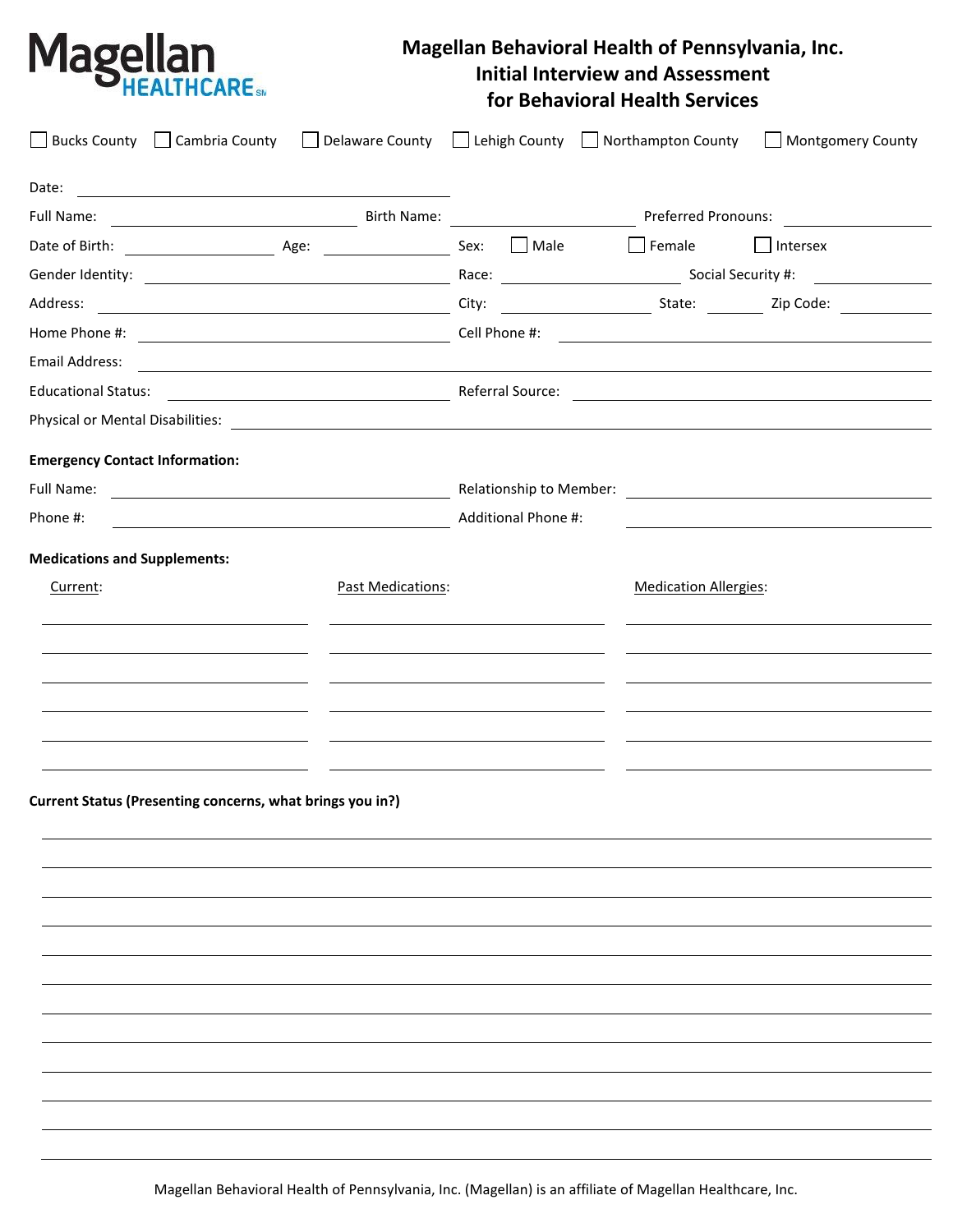*Initial Interview and Assessment Cont'd Page 2 of 10*

## **Clinical Symptoms:**

| Depression:                                                                                                  |                                       |                                    |                                                  |  |  |  |
|--------------------------------------------------------------------------------------------------------------|---------------------------------------|------------------------------------|--------------------------------------------------|--|--|--|
| Depressed Mood                                                                                               | Social Isolation                      |                                    | Weight Gain                                      |  |  |  |
| Restlessness                                                                                                 | Loss of Energy/Fatigue                |                                    | Sleep Disturbance                                |  |  |  |
| Loss of Interest in Activities of Daily Living                                                               | Indecisiveness                        |                                    | <b>Increased Sleep</b>                           |  |  |  |
| Thoughts of Death                                                                                            | <b>Difficulty Concentrating</b>       |                                    | Decreased Sleep                                  |  |  |  |
| Thought of Suicide                                                                                           | Irritability                          |                                    | Decreased Sex Drive                              |  |  |  |
| $\Box$ Crying Spells                                                                                         | Weight Loss                           |                                    | Lack of Motivation                               |  |  |  |
| <u> Anxiety:</u>                                                                                             |                                       |                                    |                                                  |  |  |  |
| Nervousness                                                                                                  | Feeling of Choking                    |                                    | <b>Difficulty Concentrating</b>                  |  |  |  |
| Sasily Fatigued                                                                                              | <b>Abdominal Distress</b>             |                                    | Pounding/Racing Heart                            |  |  |  |
| Muscle Tension                                                                                               | Fear of Losing Control or Going Crazy |                                    | Shortness of Breath                              |  |  |  |
| $\Box$ Irritability                                                                                          | <b>Excessive Worry</b>                |                                    | Chest Pain or Tightness                          |  |  |  |
| $\Box$ Sweating                                                                                              | Unable to Control Worry               |                                    | Lightheaded/Dizzy/Faint                          |  |  |  |
| Trembling/Shaking                                                                                            | Restlessness/Feeling Edgy             |                                    | Chills or Hot Flushes                            |  |  |  |
| $\Box$ Sleep Disturbance (Difficulty falling or staying asleep, restless, or unsatisfying sleep)             |                                       |                                    |                                                  |  |  |  |
| Mania:                                                                                                       |                                       |                                    |                                                  |  |  |  |
| Periods of Elevated, Expansive Mood                                                                          |                                       | <b>Racing Thoughts</b>             |                                                  |  |  |  |
| Inflated Self-esteem or Grandiosity                                                                          |                                       | Distractibility                    |                                                  |  |  |  |
| Decreased Need for Sleep                                                                                     |                                       | Increase in Goal-directed Activity |                                                  |  |  |  |
| More Talkative than Usual/Pressure to keep Talking                                                           |                                       | <b>Psychomotor Agitation</b>       |                                                  |  |  |  |
| $\Box$ Excessive involvement in pleasurable activities that have a high potential for painful consequences   |                                       |                                    |                                                  |  |  |  |
| Psychosis (Note whether the person was/was not under the influence of drugs/alcohol):                        |                                       |                                    |                                                  |  |  |  |
| Hallucinations (without influence of drugs/alcohol)                                                          |                                       |                                    | Hallucinations (WITH influence of drugs/alcohol) |  |  |  |
| Delusions (without influence of drugs/alcohol)                                                               |                                       |                                    | Delusions (WITH influence of drugs/alcohol)      |  |  |  |
| Assaultive to Others or the Environment:                                                                     | Yes, describe below                   | No                                 |                                                  |  |  |  |
| Yes, describe below<br>Self-Injurious:                                                                       | $ $ No                                |                                    |                                                  |  |  |  |
| Previous Counseling or Treatment (Mental Health and Drug & Alcohol): [16] Yes (When? Reason? Type? Outcome?) |                                       |                                    | No<br>$\blacksquare$                             |  |  |  |
|                                                                                                              |                                       |                                    |                                                  |  |  |  |
| Magellan Behavioral Health of Pennsylvania, Inc. (Magellan) is an affiliate of Magellan Healthcare, Inc.     |                                       |                                    | Revision Date: 10/29/2020                        |  |  |  |

©2004-2020 Magellan Health, Inc. This document is the proprietary information of Magellan.

 $\overline{\phantom{0}}$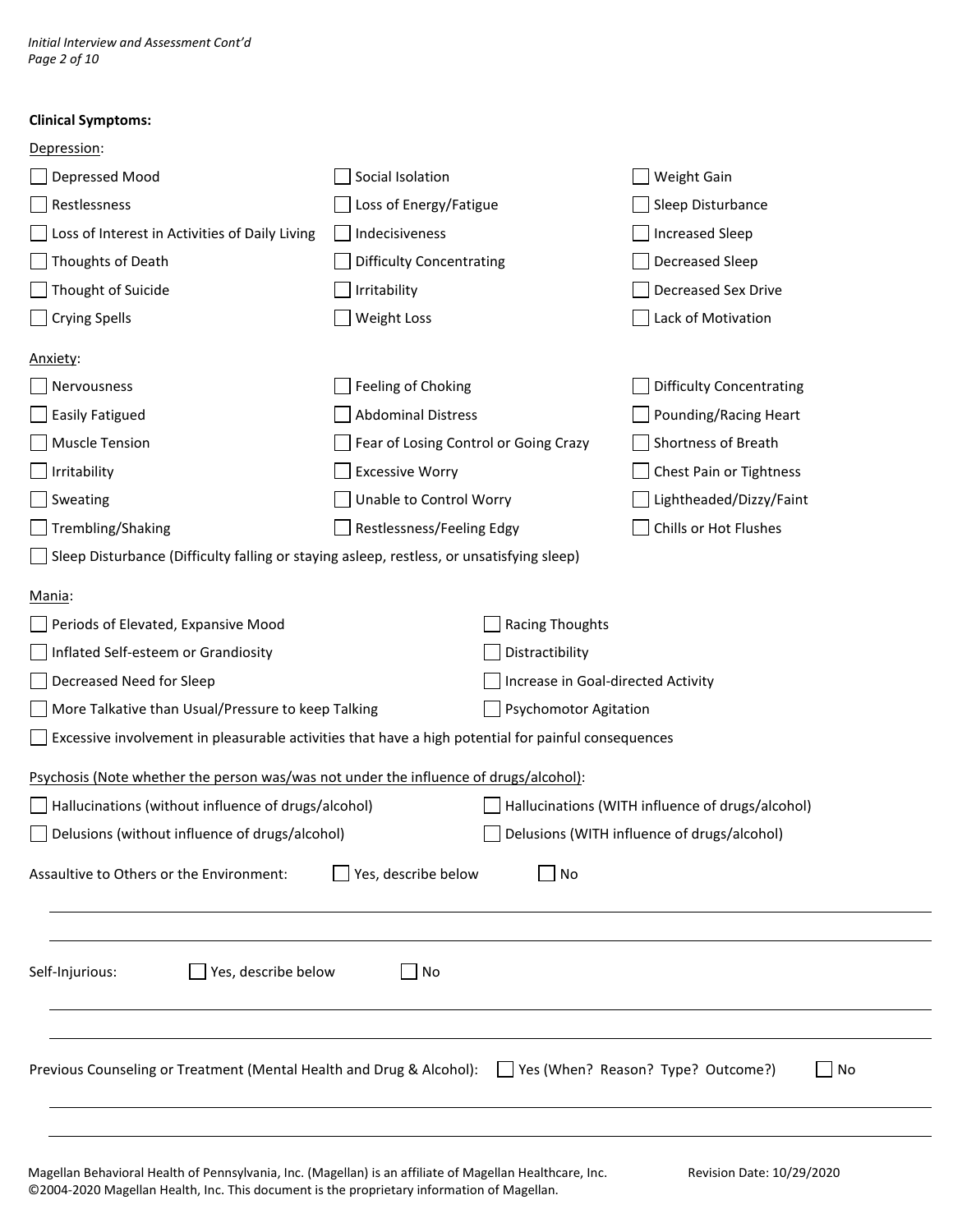| Have you ever been diagnosed with a Learning Difference?<br>If Yes, what Type?<br><u> 1980 - Johann Barn, fransk politik fotograf (d. 1980)</u> | $\Box$ Yes                           | │ No<br>When was the Member Diagnosed: |  |
|-------------------------------------------------------------------------------------------------------------------------------------------------|--------------------------------------|----------------------------------------|--|
| Have you ever been diagnosed with a Mental Health Condition?                                                                                    | $\Box$ Yes                           | $\bigsqcup$ No                         |  |
| Family History of Mental Illness and/or Addiction:<br>Family Member:                                                                            | Nature of Problem:                   |                                        |  |
|                                                                                                                                                 |                                      |                                        |  |
|                                                                                                                                                 |                                      |                                        |  |
| $\Box$ Yes, describe below<br>Is there any Family History of Suicide?                                                                           |                                      | No                                     |  |
| Member's Suicide History:<br>Current Ideation:<br>Yes, describe below<br>$\Box$ No                                                              |                                      | Yes, describe below<br>Plan:<br>  No   |  |
| Previous Ideation:<br>$\vert$ Yes<br>No<br>How Attempted:<br>Age:                                                                               | Previous Attempts:<br>Circumstances: | Yes<br>  No                            |  |
|                                                                                                                                                 |                                      |                                        |  |

## **Drug and Alcohol History:**

| Substance      | Age of 1st<br>Use | Age of<br>Regular<br>Use | Frequency | Amount | Method | Last Use |
|----------------|-------------------|--------------------------|-----------|--------|--------|----------|
| Alcohol        |                   |                          |           |        |        |          |
| Heroin/Opioids |                   |                          |           |        |        |          |
| Cocaine        |                   |                          |           |        |        |          |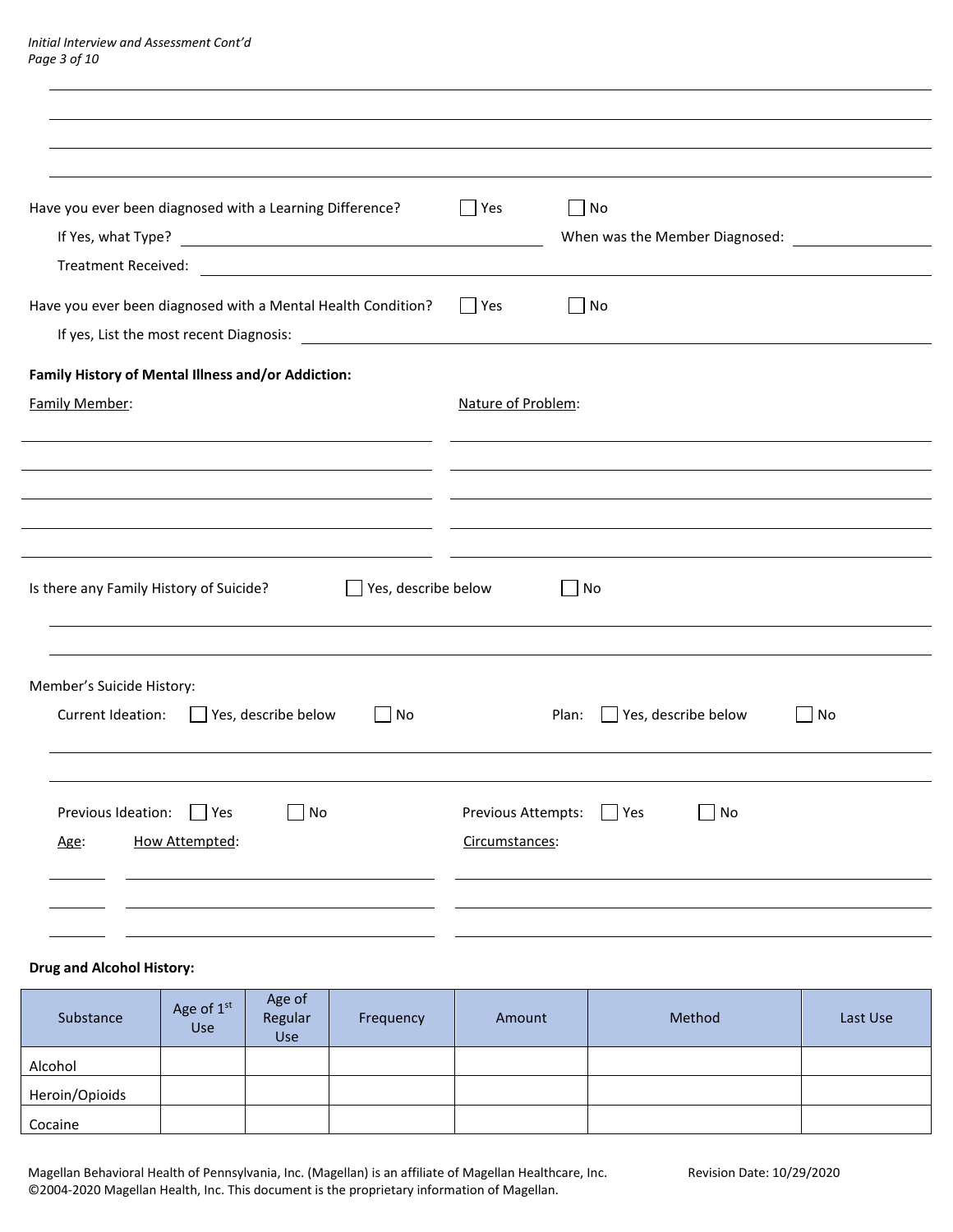| Substance                                                           | Age of 1st<br>Use                                                                      | Age of<br>Regular<br>Use | Frequency |              | Amount                  |        | Method            |  | Last Use                    |
|---------------------------------------------------------------------|----------------------------------------------------------------------------------------|--------------------------|-----------|--------------|-------------------------|--------|-------------------|--|-----------------------------|
| Fentanyl                                                            |                                                                                        |                          |           |              |                         |        |                   |  |                             |
| Marijuana                                                           |                                                                                        |                          |           |              |                         |        |                   |  |                             |
| Hallucinogens                                                       |                                                                                        |                          |           |              |                         |        |                   |  |                             |
| Inhalants                                                           |                                                                                        |                          |           |              |                         |        |                   |  |                             |
| Amphetamines                                                        |                                                                                        |                          |           |              |                         |        |                   |  |                             |
| <b>Prescription Drugs</b>                                           |                                                                                        |                          |           |              |                         |        |                   |  |                             |
| Tobacco                                                             |                                                                                        |                          |           |              |                         |        |                   |  |                             |
| Other:                                                              |                                                                                        |                          |           |              |                         |        |                   |  |                             |
| Periods of Abstinence (Include how long and what happened):         |                                                                                        |                          |           |              |                         |        |                   |  |                             |
|                                                                     |                                                                                        |                          |           |              |                         |        |                   |  |                             |
| <b>Circumstances of Usage:</b>                                      |                                                                                        |                          |           |              |                         |        |                   |  |                             |
| $\Box$ Always Alone                                                 | <b>Mostly Alone</b><br>Alone & with Others<br>Mostly with Others<br>Always with Others |                          |           |              |                         |        |                   |  |                             |
| Symptoms of Withdrawal:                                             |                                                                                        |                          |           |              |                         |        |                   |  |                             |
| Current Symptoms (Check only those that apply in the past 30 days): |                                                                                        |                          |           |              |                         |        |                   |  |                             |
| None                                                                |                                                                                        | Chills                   |           |              | Hallucinations          |        | Restlessness      |  | <b>Tactile Disturbances</b> |
| <b>Abdominal Cramping</b>                                           |                                                                                        | Cravings                 |           |              | Headaches               |        | <b>Runny Nose</b> |  | Visual Disturbances         |
| Agitation                                                           |                                                                                        | Depression               |           |              | Hot/Cold Flashes        |        | Seizures          |  | Vomiting                    |
| Anxiety                                                             |                                                                                        | Delirium Tremens (DTs)   |           |              | Insomnia                |        | Shakes            |  |                             |
| Appetite Change                                                     |                                                                                        | Blackouts                |           |              | Muscle Aches            |        | Sweats            |  |                             |
| <b>Auditory Disturbances</b>                                        |                                                                                        | <b>Elevated Pulse</b>    |           | Nausea       |                         |        | Tremors           |  |                             |
| Past Symptoms (Check those that have ever applied):                 |                                                                                        |                          |           |              |                         |        |                   |  |                             |
| $\vert$ None                                                        |                                                                                        | Chills                   |           |              | Hallucinations          |        | Restlessness      |  | <b>Tactile Disturbances</b> |
| <b>Abdominal Cramping</b>                                           |                                                                                        | Cravings                 |           |              | Headaches               |        | <b>Runny Nose</b> |  | Visual Disturbances         |
| $\rfloor$ Agitation                                                 |                                                                                        | Depression               |           |              | <b>Hot/Cold Flashes</b> |        | Seizures          |  | Vomiting                    |
| Anxiety                                                             |                                                                                        | Delirium Tremens (DTs)   |           |              | Insomnia                |        | Shakes            |  |                             |
| Appetite Change                                                     | <b>Blackouts</b>                                                                       |                          |           | Muscle Aches |                         | Sweats |                   |  |                             |
| <b>Auditory Disturbances</b>                                        |                                                                                        | <b>Elevated Pulse</b>    |           | Nausea       |                         |        | <b>Tremors</b>    |  |                             |
| History of Overdoses:                                               |                                                                                        |                          |           |              |                         |        |                   |  |                             |
|                                                                     |                                                                                        |                          |           |              |                         |        |                   |  |                             |
| Narcan Administered:                                                |                                                                                        | Yes, describe below      |           | No           |                         |        |                   |  |                             |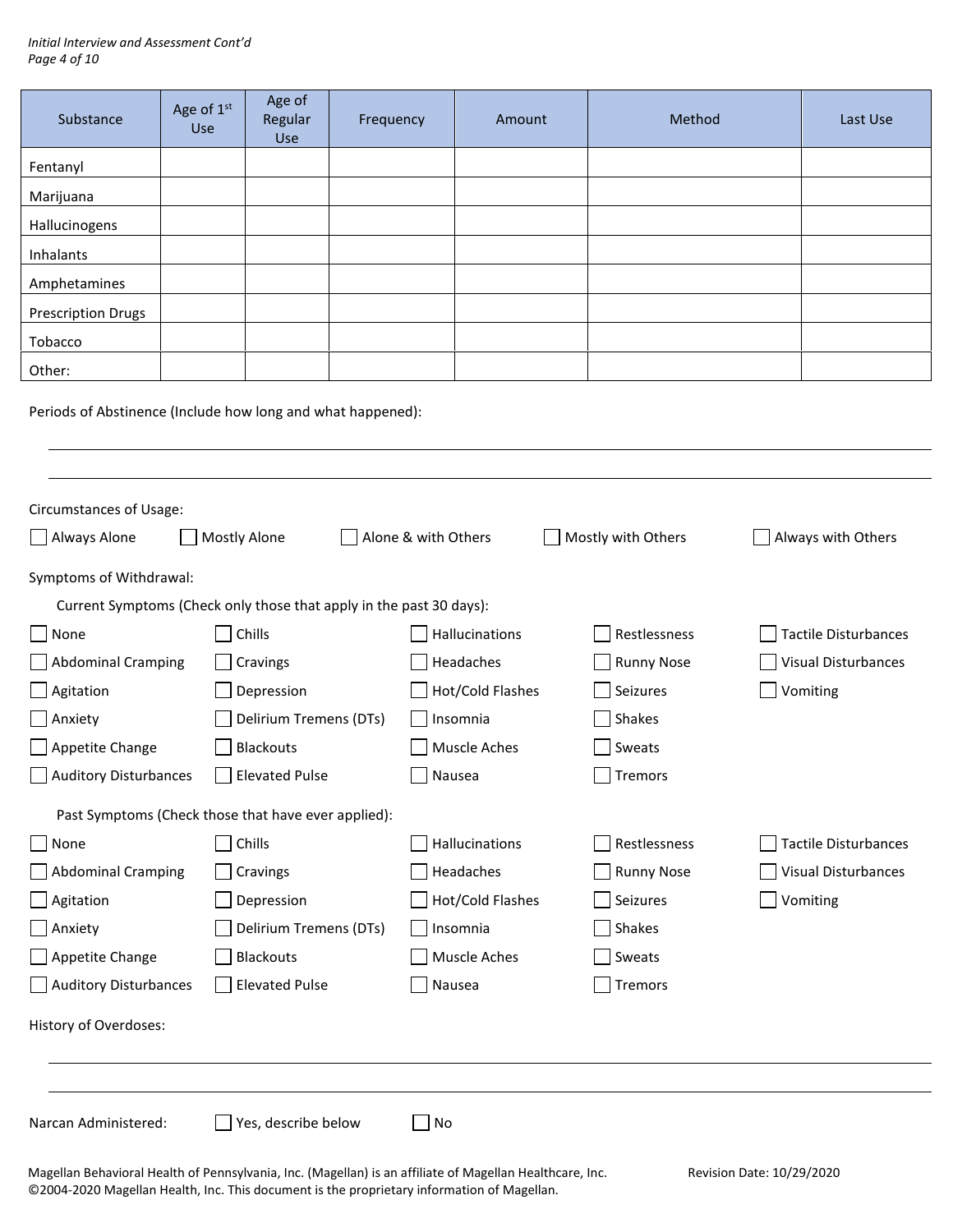| <b>Current Medication Assisted</b><br>Yes, describe below<br>  No<br>Treatment (MAT) Use:                                                                                                                                                                                                                                                                                                                                                                                                                                                                                                                                                                                                                                   | Past MAT Use:<br>$\Box$ Yes, describe below<br>    No |
|-----------------------------------------------------------------------------------------------------------------------------------------------------------------------------------------------------------------------------------------------------------------------------------------------------------------------------------------------------------------------------------------------------------------------------------------------------------------------------------------------------------------------------------------------------------------------------------------------------------------------------------------------------------------------------------------------------------------------------|-------------------------------------------------------|
|                                                                                                                                                                                                                                                                                                                                                                                                                                                                                                                                                                                                                                                                                                                             |                                                       |
| <b>Member's Perceptions:</b>                                                                                                                                                                                                                                                                                                                                                                                                                                                                                                                                                                                                                                                                                                |                                                       |
| What has been the effect of your drug/alcohol use on your life in the following areas?                                                                                                                                                                                                                                                                                                                                                                                                                                                                                                                                                                                                                                      |                                                       |
| Social:                                                                                                                                                                                                                                                                                                                                                                                                                                                                                                                                                                                                                                                                                                                     |                                                       |
| Physical:                                                                                                                                                                                                                                                                                                                                                                                                                                                                                                                                                                                                                                                                                                                   |                                                       |
| Emotional:                                                                                                                                                                                                                                                                                                                                                                                                                                                                                                                                                                                                                                                                                                                  |                                                       |
| Do you think you have a drug/alcohol problem?<br>  Yes                                                                                                                                                                                                                                                                                                                                                                                                                                                                                                                                                                                                                                                                      | No                                                    |
| How do you support your use of substances?:                                                                                                                                                                                                                                                                                                                                                                                                                                                                                                                                                                                                                                                                                 |                                                       |
|                                                                                                                                                                                                                                                                                                                                                                                                                                                                                                                                                                                                                                                                                                                             |                                                       |
| <b>Symptoms of Drug/Alcohol Dependency:</b><br>Tolerance (increased amounts needed, or diminished effect with continued use of same amount)<br>Withdrawal<br>Withdrawal<br>Symptoms:<br>Substance(s) taken to relieve or avoid<br>withdrawal:<br>Substance is often taken in larger amounts or over a longer period of time than intended.<br>Persistent desire of unsuccessful efforts to cut down or control use.<br>A great deal of time is spent in obtaining the substance, using the substance, or recovering from its effects.<br>Important social, occupational, or recreational activities are given up or reduced.<br>Use of substance despite knowledge that it exacerbates a physical or psychological problem. |                                                       |
| <b>Other Compulsive Behaviors:</b>                                                                                                                                                                                                                                                                                                                                                                                                                                                                                                                                                                                                                                                                                          |                                                       |
| $\Box$ Yes<br>$\Box$ No<br>Gaming:                                                                                                                                                                                                                                                                                                                                                                                                                                                                                                                                                                                                                                                                                          |                                                       |
| If yes, how many hours per day online?                                                                                                                                                                                                                                                                                                                                                                                                                                                                                                                                                                                                                                                                                      |                                                       |
|                                                                                                                                                                                                                                                                                                                                                                                                                                                                                                                                                                                                                                                                                                                             |                                                       |
| Role Playing:<br>$\blacksquare$ Yes<br>$\Box$ No                                                                                                                                                                                                                                                                                                                                                                                                                                                                                                                                                                                                                                                                            |                                                       |
| If yes, how many hours per day online?<br><u> Liberal Communication</u>                                                                                                                                                                                                                                                                                                                                                                                                                                                                                                                                                                                                                                                     |                                                       |
| Gambling:<br>$\blacksquare$ Yes<br>No                                                                                                                                                                                                                                                                                                                                                                                                                                                                                                                                                                                                                                                                                       |                                                       |
| If yes, how many hours per day online?                                                                                                                                                                                                                                                                                                                                                                                                                                                                                                                                                                                                                                                                                      | How many days a week?                                 |
| What type of activities?<br><u> 1980 - Johann Barbara, martin a</u>                                                                                                                                                                                                                                                                                                                                                                                                                                                                                                                                                                                                                                                         | Debts?                                                |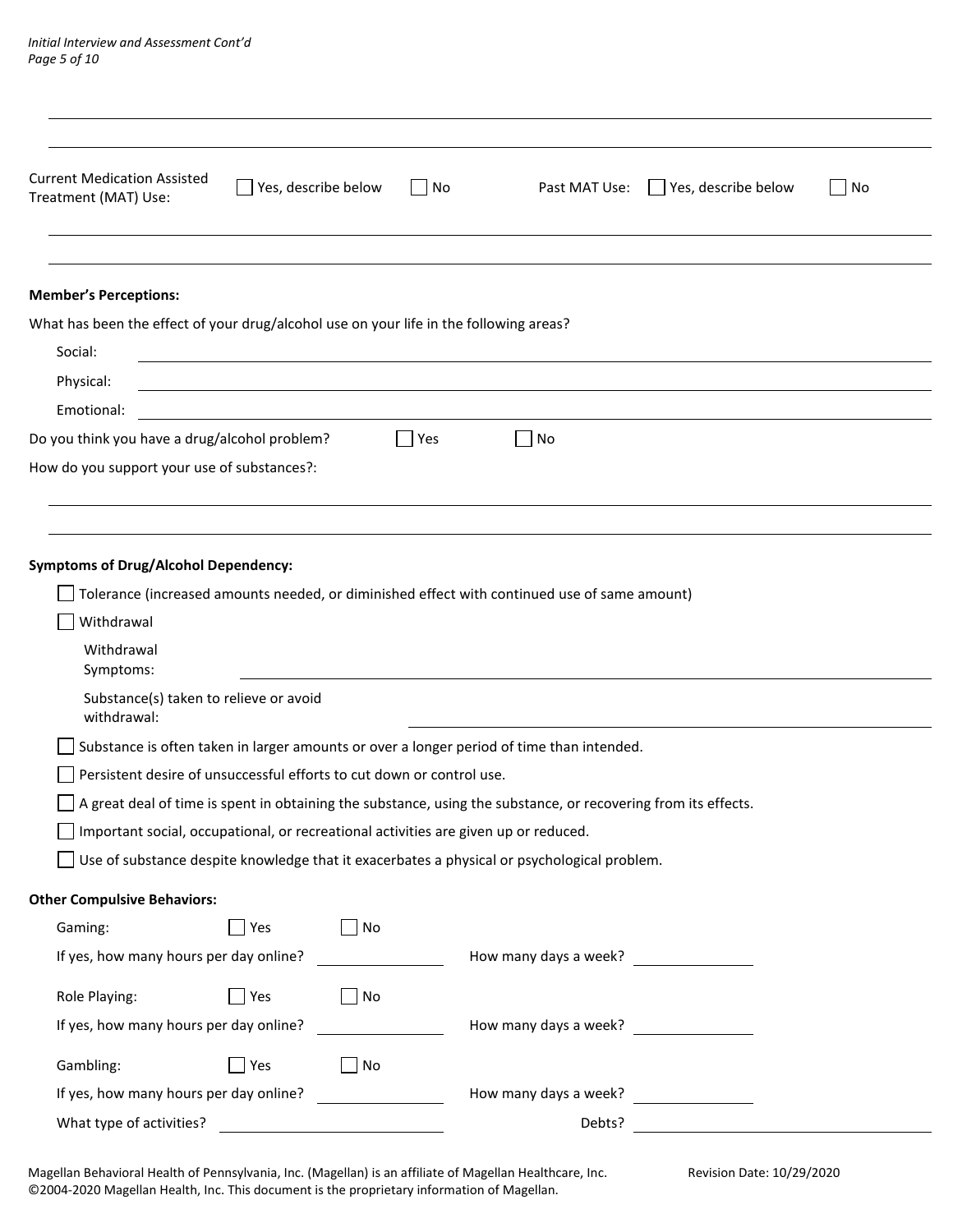| Shopping:                                                              | Yes                                          | No                          |                |                                                                                                                                                                                                                                      |                                                                                                                                                                                                                                      |                                        |
|------------------------------------------------------------------------|----------------------------------------------|-----------------------------|----------------|--------------------------------------------------------------------------------------------------------------------------------------------------------------------------------------------------------------------------------------|--------------------------------------------------------------------------------------------------------------------------------------------------------------------------------------------------------------------------------------|----------------------------------------|
| If yes, how many hours per day?                                        |                                              |                             |                |                                                                                                                                                                                                                                      |                                                                                                                                                                                                                                      |                                        |
| What type of shopping?                                                 | Online:                                      | <b>Yes</b>                  | No             | Debts:                                                                                                                                                                                                                               | <u> 1980 - Jan Samuel Barbara, martin d</u>                                                                                                                                                                                          |                                        |
|                                                                        | TV:                                          | Yes                         | N <sub>O</sub> |                                                                                                                                                                                                                                      |                                                                                                                                                                                                                                      |                                        |
|                                                                        | In Person:                                   | $ $   Yes                   | $\Box$ No      | Debts:                                                                                                                                                                                                                               |                                                                                                                                                                                                                                      |                                        |
| Sex Addiction:                                                         | $\Box$ Yes                                   | $\Box$ No                   | Circumstance:  |                                                                                                                                                                                                                                      |                                                                                                                                                                                                                                      |                                        |
| Has the member ever been involved in Human Trafficking, in any manner? |                                              |                             |                | Yes                                                                                                                                                                                                                                  | $\Box$ No                                                                                                                                                                                                                            |                                        |
| <b>Disordered Eating History:</b>                                      |                                              |                             |                |                                                                                                                                                                                                                                      |                                                                                                                                                                                                                                      |                                        |
| Height:                                                                |                                              |                             |                |                                                                                                                                                                                                                                      |                                                                                                                                                                                                                                      |                                        |
| Pounds in Last Month:                                                  |                                              | $\textsf{lost:}$            |                |                                                                                                                                                                                                                                      |                                                                                                                                                                                                                                      |                                        |
| Pounds in Three (3) Months:                                            |                                              | Loss:                       |                | Gained:                                                                                                                                                                                                                              |                                                                                                                                                                                                                                      |                                        |
| Pounds in Last Year:                                                   | Lost:                                        |                             | Gained:        | <u>and the state of the state of the state of the state of the state of the state of the state of the state of the state of the state of the state of the state of the state of the state of the state of the state of the state</u> |                                                                                                                                                                                                                                      |                                        |
| Denial of Low Weight:                                                  | Yes                                          | $\exists$ No                |                |                                                                                                                                                                                                                                      |                                                                                                                                                                                                                                      |                                        |
| Disturbance About:                                                     | Weight:                                      | $\Box$ Yes                  | $\Box$ No      | Shape:                                                                                                                                                                                                                               | $\Box$ Yes                                                                                                                                                                                                                           | $\Box$ No                              |
| Laxative Use:                                                          | Yes                                          | $\Box$ No                   |                | Frequency: The control of the control of the control of the control of the control of the control of the control of the control of the control of the control of the control of the control of the control of the control of t       |                                                                                                                                                                                                                                      | Last Use: <u>__________________</u>    |
| Enemas:                                                                | <b>Yes</b>                                   | $\Box$ No                   |                |                                                                                                                                                                                                                                      |                                                                                                                                                                                                                                      | Last Use: <u>_______________</u>       |
| Diet Pill Use:                                                         | <b>Yes</b>                                   | $\overline{\phantom{a}}$ No |                | Type: the contract of the contract of the contract of the contract of the contract of the contract of the contract of the contract of the contract of the contract of the contract of the contract of the contract of the cont       |                                                                                                                                                                                                                                      |                                        |
|                                                                        |                                              |                             |                | Frequency: The contract of the contract of the contract of the contract of the contract of the contract of the                                                                                                                       |                                                                                                                                                                                                                                      |                                        |
| Amenorrhea (Absence of at least three (3) consecutive periods):        |                                              |                             | Yes            | $\vert$ $\vert$ No                                                                                                                                                                                                                   |                                                                                                                                                                                                                                      | Last Period: <u>__________________</u> |
| Yes<br>Bingeing:                                                       | $\Box$ No                                    |                             | Purging:       |                                                                                                                                                                                                                                      | $\Box$ Yes<br>$\Box$ No                                                                                                                                                                                                              |                                        |
| Frequency:                                                             |                                              |                             |                | Frequency:                                                                                                                                                                                                                           |                                                                                                                                                                                                                                      |                                        |
| Last Time:                                                             |                                              |                             | Last Time:     |                                                                                                                                                                                                                                      |                                                                                                                                                                                                                                      |                                        |
| Amount:                                                                |                                              |                             |                |                                                                                                                                                                                                                                      |                                                                                                                                                                                                                                      |                                        |
| Restricting:<br>$ $ Yes                                                | No                                           |                             | Exercise:      |                                                                                                                                                                                                                                      | Yes<br>No                                                                                                                                                                                                                            |                                        |
| Frequency:                                                             |                                              |                             |                | Frequency:                                                                                                                                                                                                                           | <u>and the contract of the contract of the contract of the contract of the contract of the contract of the contract of the contract of the contract of the contract of the contract of the contract of the contract of the contr</u> |                                        |
| Last Time:                                                             |                                              |                             | Type:          |                                                                                                                                                                                                                                      |                                                                                                                                                                                                                                      |                                        |
| Amount:                                                                |                                              |                             |                |                                                                                                                                                                                                                                      |                                                                                                                                                                                                                                      |                                        |
|                                                                        |                                              |                             |                |                                                                                                                                                                                                                                      |                                                                                                                                                                                                                                      |                                        |
| $\Box$ Yes<br>Overeating:                                              | No<br><b>Contract</b>                        |                             | Amount:        |                                                                                                                                                                                                                                      |                                                                                                                                                                                                                                      |                                        |
| Frequency:<br>Last Time:                                               | <u> 1989 - Andrea Station Barbara (h. 19</u> |                             |                | What Eaten:                                                                                                                                                                                                                          | <u> 1989 - Andrea Station Barbara, amerikan personal (h. 1989)</u>                                                                                                                                                                   |                                        |
|                                                                        |                                              |                             |                |                                                                                                                                                                                                                                      |                                                                                                                                                                                                                                      |                                        |
| Obsessive Thoughts:                                                    | $ $ Yes                                      | No                          |                |                                                                                                                                                                                                                                      |                                                                                                                                                                                                                                      |                                        |
| If yes, describe:                                                      |                                              |                             |                |                                                                                                                                                                                                                                      |                                                                                                                                                                                                                                      |                                        |
| Sense of Lack of<br>Control:                                           | $\Box$ Yes                                   | $\Box$ No                   |                |                                                                                                                                                                                                                                      |                                                                                                                                                                                                                                      |                                        |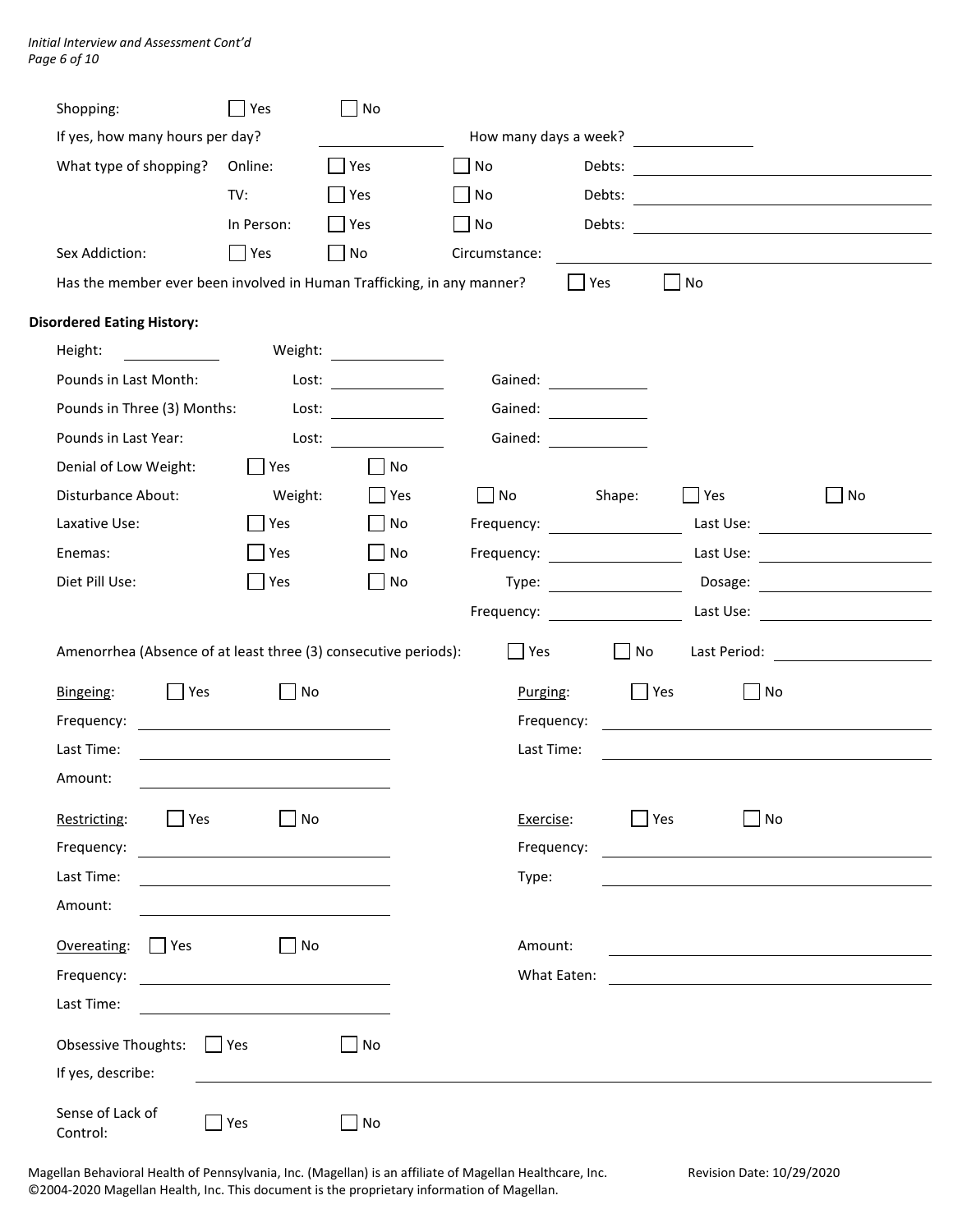| If yes, describe:                                                               |                                                                     |                                                                                                                       |                             |                                    |  |  |
|---------------------------------------------------------------------------------|---------------------------------------------------------------------|-----------------------------------------------------------------------------------------------------------------------|-----------------------------|------------------------------------|--|--|
|                                                                                 |                                                                     | Have the member's feelings about themselves or social interactions changes as a result of weight changes?             |                             | Yes<br>$\overline{\phantom{a}}$ No |  |  |
| If yes, describe:                                                               |                                                                     | <u> 1989 - Johann Barbara, martin amerikan basal dan berasal dan berasal dalam basal dalam basal dalam basal dala</u> |                             |                                    |  |  |
|                                                                                 | How preoccupied were the member's parents with their own weight?    |                                                                                                                       |                             |                                    |  |  |
| Very Preoccupied                                                                | Slightly Preoccupied<br>$\mathbf{1}$                                | Neutral/Not Sure                                                                                                      | Occasionally<br>Preoccupied | Not at all Preoccupied             |  |  |
|                                                                                 | How preoccupied were the member's parents with the member's weight? |                                                                                                                       |                             |                                    |  |  |
| Very Preoccupied                                                                | Slightly Preoccupied<br>$\mathsf{I}$                                | Neutral/Not Sure                                                                                                      | Occasionally<br>Preoccupied | Not at all Preoccupied             |  |  |
| <b>Assessment of Physical Appearance:</b>                                       |                                                                     |                                                                                                                       |                             |                                    |  |  |
|                                                                                 |                                                                     |                                                                                                                       |                             |                                    |  |  |
|                                                                                 |                                                                     |                                                                                                                       |                             |                                    |  |  |
| Physical Health History (Include treatment of issues, most recent dates, etc.): |                                                                     |                                                                                                                       |                             |                                    |  |  |
| Past Surgeries (Include<br>Dates):                                              |                                                                     |                                                                                                                       |                             |                                    |  |  |
| Does the member have a history of any of the following?                         |                                                                     |                                                                                                                       |                             |                                    |  |  |
| Seizures                                                                        | Yes                                                                 | No                                                                                                                    |                             |                                    |  |  |
| Heart/Cardio Issues                                                             | Yes                                                                 | No                                                                                                                    |                             |                                    |  |  |
| Traumatic Brain Injury                                                          | Yes<br>  No                                                         |                                                                                                                       |                             |                                    |  |  |
| <b>Diabetes</b>                                                                 | Yes<br>$\overline{\phantom{a}}$ No                                  |                                                                                                                       |                             |                                    |  |  |
| Hepatitis                                                                       | Yes<br>$\Box$ No                                                    |                                                                                                                       |                             |                                    |  |  |
| Other Physical Health Related Issues:                                           |                                                                     |                                                                                                                       |                             |                                    |  |  |
| Mobility Issues:                                                                |                                                                     |                                                                                                                       |                             |                                    |  |  |
| Name of Primary Care<br>Physician:                                              |                                                                     |                                                                                                                       | Date of Last Visit:         |                                    |  |  |
| Name of Medical Specialist (if applicable):                                     |                                                                     |                                                                                                                       | Date of Last Visit:         |                                    |  |  |
| Name of Medical Specialist (if applicable):                                     |                                                                     |                                                                                                                       |                             |                                    |  |  |
| Social Determinants of Health (Check all that Apply):                           |                                                                     |                                                                                                                       |                             |                                    |  |  |
| Not Assessed                                                                    |                                                                     | Education/Low Literacy                                                                                                |                             | Lack of Childcare                  |  |  |
| <b>Medical Cost Barrier</b>                                                     |                                                                     | <b>Financial Instability</b>                                                                                          |                             | Unemployment/Underemployment       |  |  |
| None Known                                                                      |                                                                     | <b>Interpersonal Violence</b>                                                                                         | Stress                      |                                    |  |  |
| Transportation                                                                  |                                                                     | Housing/Homeless                                                                                                      | Addiction                   |                                    |  |  |
| Food insecurity                                                                 |                                                                     | Social Isolation                                                                                                      |                             |                                    |  |  |
|                                                                                 |                                                                     |                                                                                                                       |                             |                                    |  |  |

Other: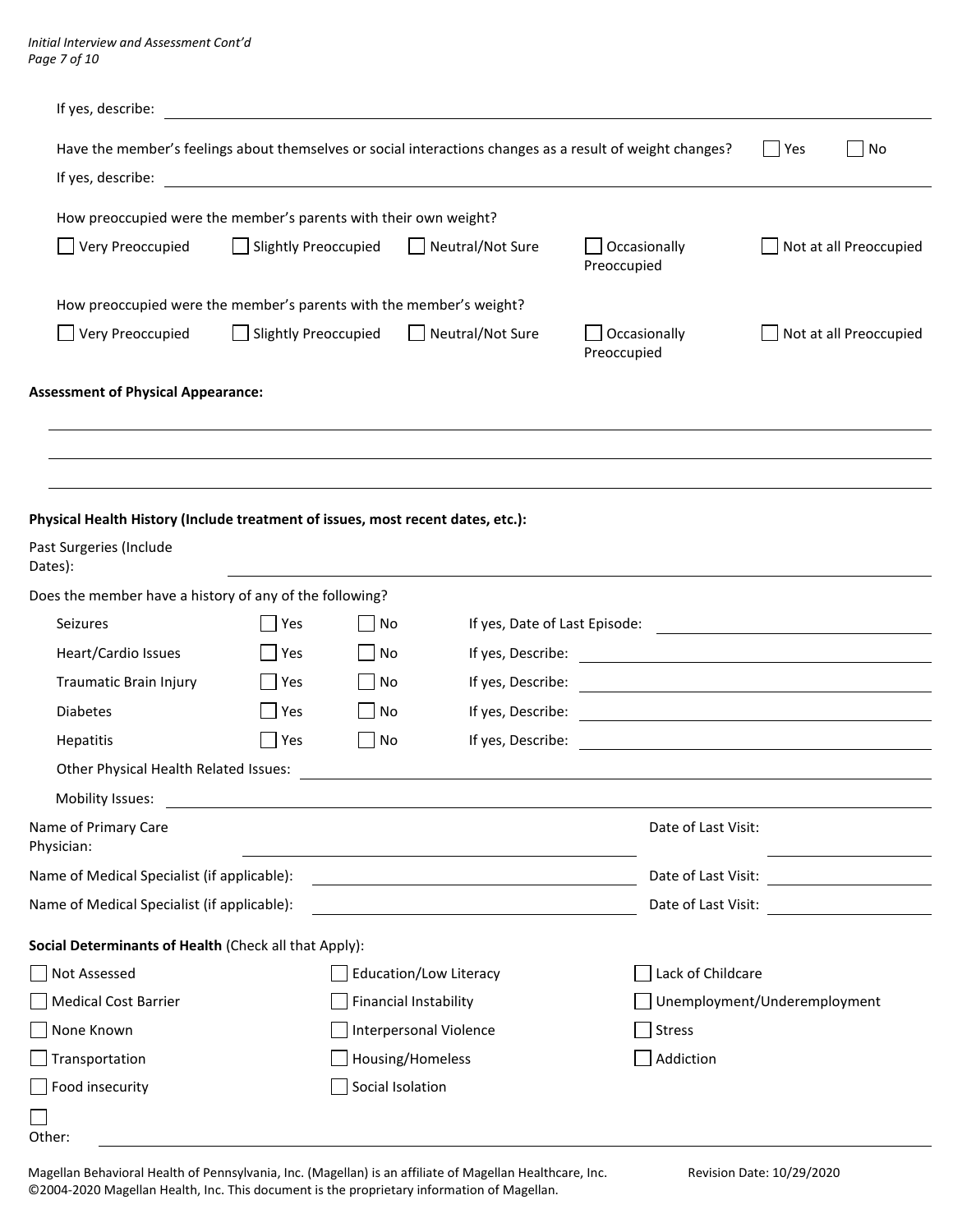*Initial Interview and Assessment Cont'd Page 8 of 10*

| <b>Member's Work History:</b>                     |                                                                                                                      |
|---------------------------------------------------|----------------------------------------------------------------------------------------------------------------------|
| Currently Employed:<br>No<br>Yes                  | If Yes, Name of Employer:<br><u> 1989 - Johann Barbara, martxa a</u>                                                 |
| Longest Period of<br>Employment:                  | If unemployed, are you seeking employment?<br>$\blacksquare$ Yes<br>$ $ No                                           |
| What are your future work goals?                  |                                                                                                                      |
|                                                   |                                                                                                                      |
|                                                   |                                                                                                                      |
| Source of Income (Check all that Apply):          |                                                                                                                      |
| $\Box$ SSI                                        | SSD                                                                                                                  |
| $\Box$ Pension                                    | Employment                                                                                                           |
| Child Support                                     | Trust Fund                                                                                                           |
| $\Box$ Alimony                                    | $\Box$ Other:<br><u> 1980 - Jan Barbara Barat, prima politik po</u>                                                  |
| <b>Abuse History:</b>                             |                                                                                                                      |
| Victim<br>Perpetrator<br>Comments:<br>Type        |                                                                                                                      |
| Emotional                                         |                                                                                                                      |
| Physical                                          |                                                                                                                      |
| Sexual                                            |                                                                                                                      |
| Verbal                                            |                                                                                                                      |
|                                                   |                                                                                                                      |
| Legal History: (includes arrests, DUI, probation) |                                                                                                                      |
|                                                   |                                                                                                                      |
|                                                   |                                                                                                                      |
| <b>Pending Legal Charges:</b>                     |                                                                                                                      |
|                                                   |                                                                                                                      |
|                                                   |                                                                                                                      |
| <b>Probation/Parole:</b>                          |                                                                                                                      |
| <b>Contact Name:</b>                              | <b>Contact Phone Number:</b> The Contact Phone Number:                                                               |
| <b>Family of Origin:</b>                          |                                                                                                                      |
| Deceased<br>Date of Death<br>Living<br>Parent     | Does parent know you are seeking counseling?<br>Age                                                                  |
| Mother                                            | Yes $\Box$<br>$No$                                                                                                   |
| Father                                            | Yes $\Box$<br>No                                                                                                     |
| Mother's cause of death:                          | <u> 1989 - Johann Stein, mars an deus Amerikaansk kommunister (</u>                                                  |
| Father's cause of death:                          | <u> 1980 - Johann Stoff, deutscher Stoffen und der Stoffen und der Stoffen und der Stoffen und der Stoffen und d</u> |
|                                                   |                                                                                                                      |
| Describe relationship with Father:                |                                                                                                                      |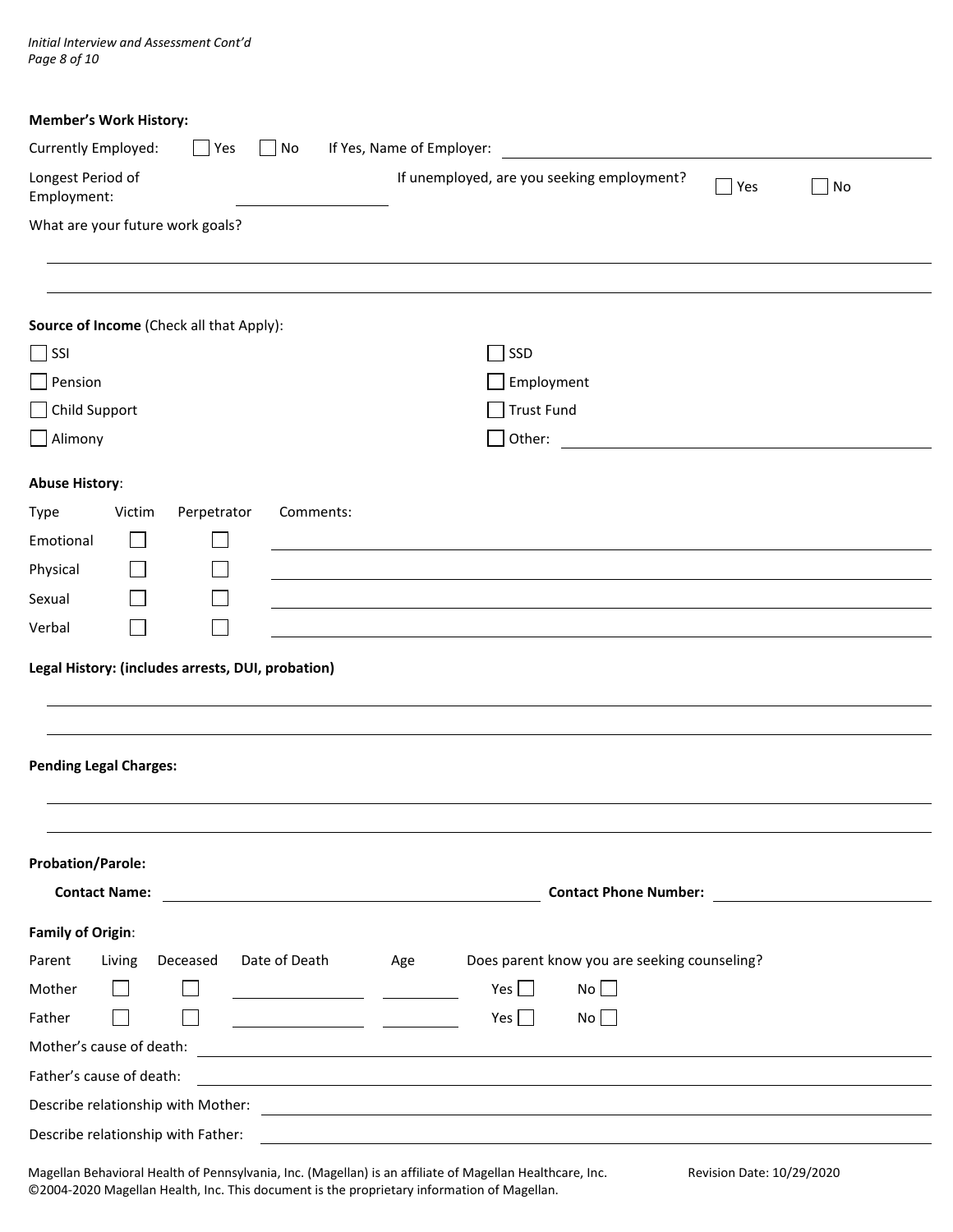*Initial Interview and Assessment Cont'd Page 9 of 10*

l.

| Do you have a stepmother? Yes $\Box$ No $\Box$<br>Who raised you?                                                                      |           | Do you have a stepfather? Yes $\Box$<br>No        |
|----------------------------------------------------------------------------------------------------------------------------------------|-----------|---------------------------------------------------|
| Relationship to the person who raised you:                                                                                             |           |                                                   |
| Siblings:                                                                                                                              |           |                                                   |
| Name                                                                                                                                   | Age       | Describe relationship:                            |
|                                                                                                                                        |           |                                                   |
|                                                                                                                                        |           |                                                   |
|                                                                                                                                        |           |                                                   |
| <b>Relationship History:</b>                                                                                                           |           |                                                   |
| Past Relationships:<br><u> 1989 - Johann John Stein, fransk politik (d. 1989)</u>                                                      |           |                                                   |
| List all children from relationships:                                                                                                  |           |                                                   |
| <b>Name</b>                                                                                                                            |           | Age                                               |
|                                                                                                                                        |           |                                                   |
|                                                                                                                                        |           |                                                   |
|                                                                                                                                        |           |                                                   |
|                                                                                                                                        |           |                                                   |
|                                                                                                                                        |           |                                                   |
| Military History: (Be sure to include branch, rank, job, years of service, and discharge status if applicable)<br>Is client a veteran? | Yes<br>No | <u> 1989 - Johann Barn, mars et al. (b. 1989)</u> |
| Does client have combat experience?                                                                                                    |           | $Yes \ \blacksquare$ No $\square$                 |
| Does client have potential trauma issues?                                                                                              |           | $Yes \ \ \ \ \ \$ \ No \ \ \ \ \ \ \              |
| Leisure/Recreational:                                                                                                                  |           |                                                   |
|                                                                                                                                        |           |                                                   |
| What are your goals? (Include educational, financial, housing goals,<br>etc.)                                                          |           |                                                   |
|                                                                                                                                        |           |                                                   |
| <b>Assessment and Determination of Care:</b>                                                                                           |           |                                                   |
| Vitals:                                                                                                                                |           |                                                   |
|                                                                                                                                        |           |                                                   |